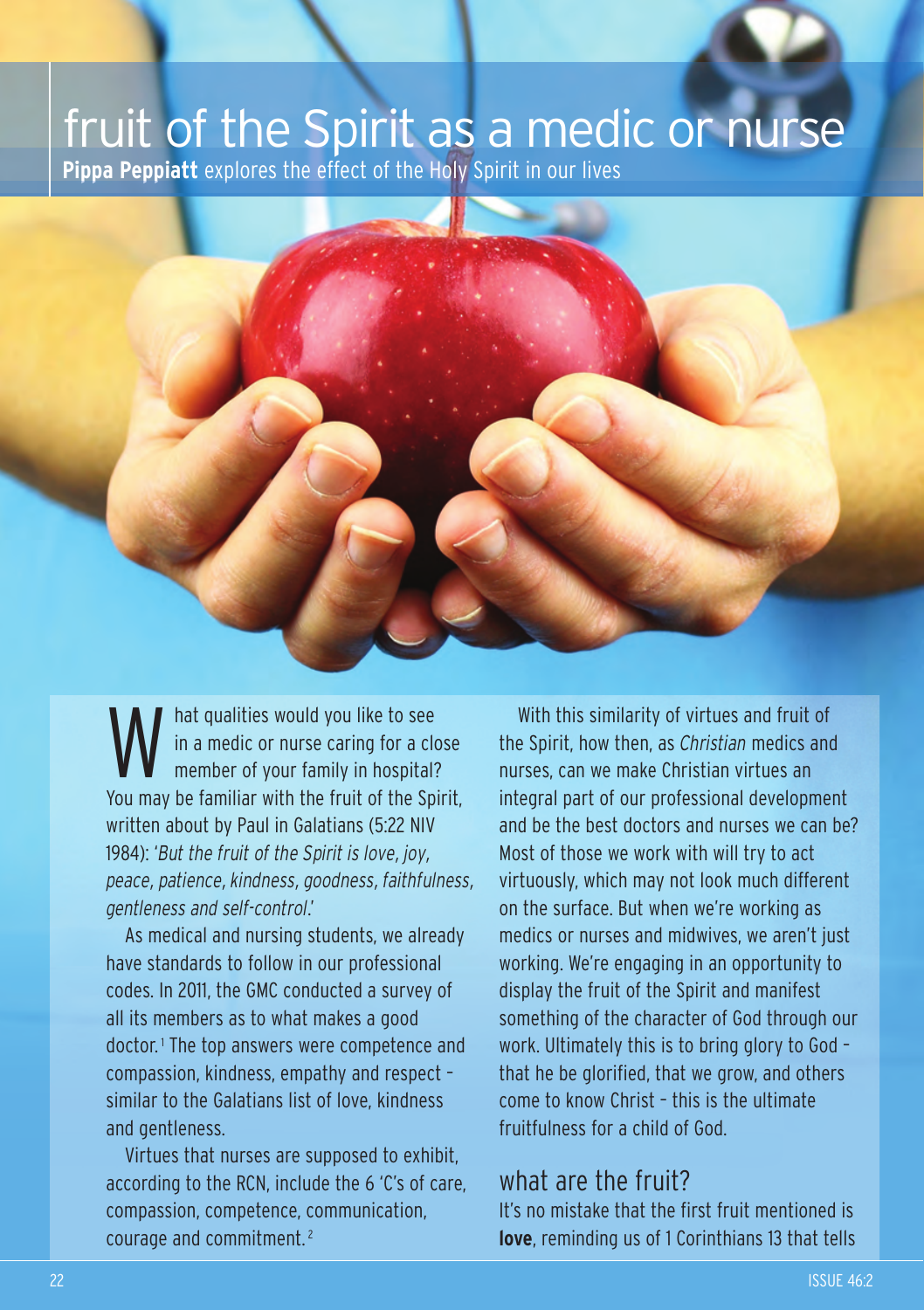

Pippa Peppiatt is CMF nurses student staff worker

us all we do only has meaning if it comes from a place of *love*. The English word love has very broad meaning, but the New Testament Greek word, *agape*, was very precise. This love is not a feeling, but a choice – the choice to be kind, to sacrifice, to consider another's needs greater than one's own. How we need this *agape* as we deal with demanding patients or unsympathetic seniors.

The Greek word for **joy** is *chara*, also meaning to delight, which again implies an element of choice. We choose whether to value God's presence, promises, and work in our lives. When we keep in step with his Spirit, he opens our eyes to God's grace around us and fills us with joy (Romans 15:13). By seeing our workplace, our patients and our fellow students through God's eyes, he can give us joy even in the hard places and we can truly know that 'the joy of the lord is our strength' (Nehemiah 8:10).

The fruit of **peace** is the peace of a harmonious relationship with God. Isaiah 26:3 says 'You will keep in perfect peace those whose minds are steadfast because they trust in you'. God's peace transcends earthly matters – so it *is* possible as Christian medics and nurses not to be frazzled, crazy people tossed about by the urgencies and the stresses of the day. Our peace ultimately comes through the Spirit, not our ability to organise ourselves or perform. What a relief!

The word for **patience** is *makrothumia*, literally meaning 'long temper', as in 'the ability to hold one's temper for a long time'. It is is the fruit I most struggle with, especially when I'm tired or in need of food. The KJV translates it 'longsuffering'. A patient person can endure much pain and suffering without complaining,

and is slow to anger as he waits for God to provide comfort and punish wrongdoing. Patience allows us to endure a less than desirable situation like poor staff ratios on the ward, a difficult colleague or a bad management decision. Although some issues may need our active involvement, we can also rest in hope as patience helps us see the bigger picture. Patience leaves room for God to work in our hearts and in our relationships. We lay down our schedule and trust in God's.

The Greek word for **kindness** is *chrestotes*. It means 'tender concern'. It is kindness of heart and kindness of act. On multiple occasions, kindness induced Jesus to stop what he was doing and help others in need, even when extremely tired. To express kindness with constancy and to all people requires the work of the Spirit. It may be shown by not simply doing the minimum of work required of us, but seeking to go beyond and be excellent. Be proactive in doing good; be on the lookout to make things better for our patients, our colleagues and managers.

**Goodness** is holiness in action, the virtue that relates directly to morality. It results in a life characterised by a desire to be a blessing. The Greek word translated 'goodness', *agathosune*, is defined as 'uprightness of heart and life'. *Agathosune* is goodness for the benefit of others. This is a wonderful virtue for medics and nurses to aspire to – let's try to be a blessing in our universities and workplace!

**Faithfulness** is steadfastness, or allegiance; it is carefulness in keeping what we are entrusted with. Faithfulness is believing that God is who he says he is and continuing in that belief despite the ups and downs of life.